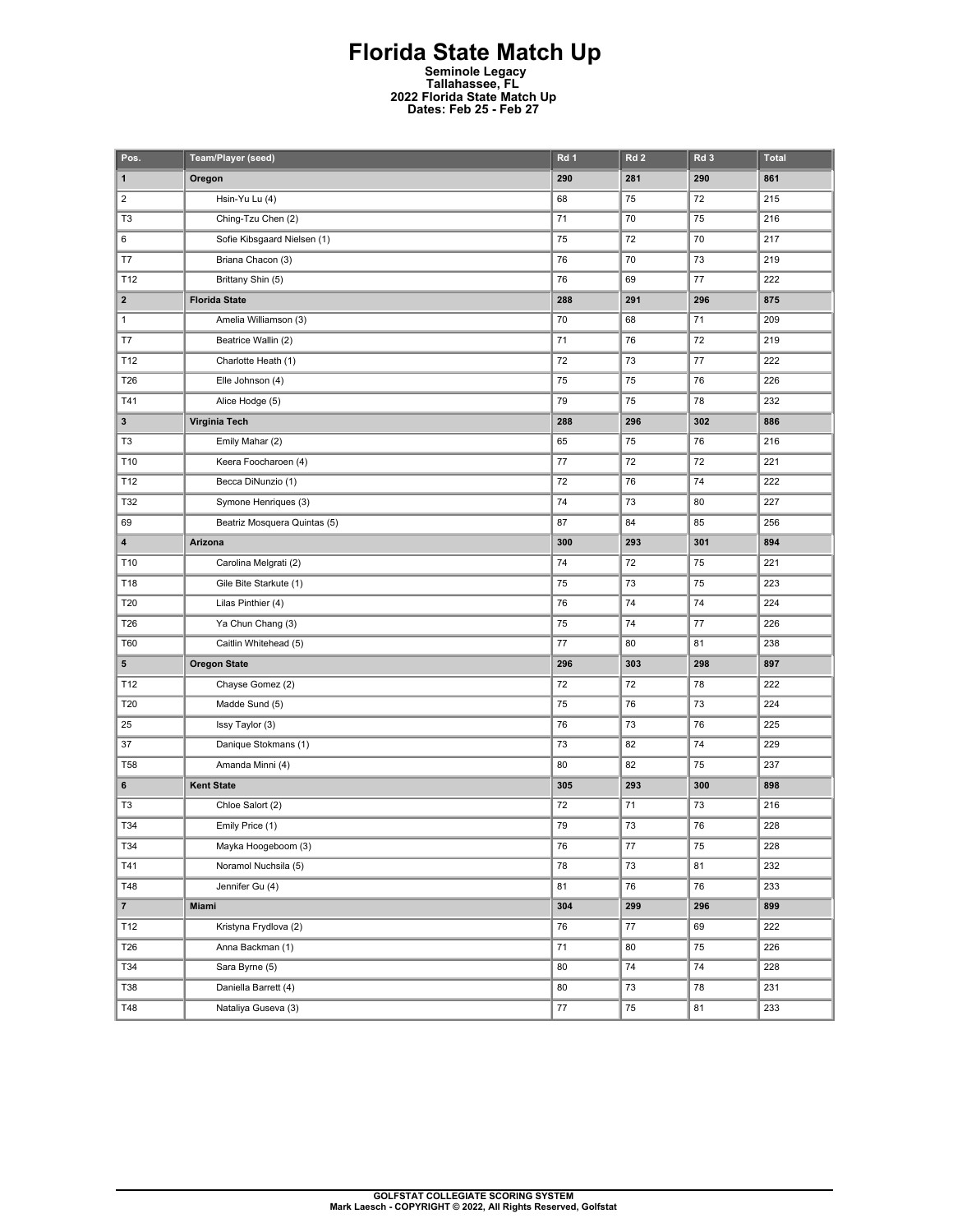| Pos.            | Team/Player (seed)       | Rd 1 | Rd <sub>2</sub> | Rd <sub>3</sub> | <b>Total</b> |
|-----------------|--------------------------|------|-----------------|-----------------|--------------|
| 8               | Clemson                  | 300  | 307             | 305             | 912          |
| T20             | Melena Barrientos (4)    | 74   | 79              | 71              | 224          |
| T41             | Callista Rice (2)        | 74   | 78              | 80              | 232          |
| T41             | Savannah Grewal (3)      | 77   | 78              | 77              | 232          |
| T48             | Lindsay May (1)          | 75   | 76              | 82              | 233          |
| T48             | Annabelle Pancake (5)    | 81   | 75              | 77              | 233          |
| 9               | <b>Coastal Carolina</b>  | 311  | 299             | 303             | 913          |
| T20             | Sara Sarrion (2)         | 80   | 74              | 70              | 224          |
| <b>T26</b>      | Caitlin Evans-Brand (4)  | 75   | 74              | 77              | 226          |
| T41             | Sophia Carlsen (3)       | 79   | 78              | 75              | 232          |
| 54              | Jenjira Jinangkul (5)    | 78   | 73              | 84              | 235          |
| 66              | Tiffany Arafi (1)        | 79   | 80              | 81              | 240          |
| 10              | <b>Mercer University</b> | 307  | 305             | 304             | 916          |
| T12             | Kate Song (4)            | 70   | 77              | 75              | 222          |
| <b>T38</b>      | Hailey Katona (1)        | 78   | 77              | 76              | 231          |
| T48             | Mikayla Dubnik (3)       | 80   | 74              | 79              | 233          |
| T48             | Carol Pyon (5)           | 79   | 78              | 76              | 233          |
| T <sub>55</sub> | Tracy Rodriguez (2)      | 82   | 77              | 77              | 236          |
| 11              | <b>Missouri</b>          | 314  | 300             | 307             | 921          |
| T18             | Noelle Zoe Beijer (4)    | 80   | 69              | 74              | 223          |
| T41             | Emily Staples (2)        | 79   | 80              | 73              | 232          |
| T <sub>55</sub> | Brianne Bolden (3)       | 80   | 79              | 77              | 236          |
| T60             | Sophia Yoemans (1)       | 75   | 77              | 86              | 238          |
| <b>T67</b>      | Martina Munoz (5)        | 86   | 75              | 83              | 244          |
| 12              | <b>Middle Tennessee</b>  | 309  | 307             | 313             | 929          |
| T26             | Caroline Caudill (2)     | 73   | 75              | 78              | 226          |
| T <sub>55</sub> | Madison Smith (5)        | 82   | 76              | 78              | 236          |
| <b>T60</b>      | Molly Bebelaar (4)       | 80   | 78              | 80              | 238          |
| T63             | Sophie Burks (1)         | 74   | 81              | 84              | 239          |
| T63             | Catherine Caudill (3)    | 84   | 78              | 77              | 239          |